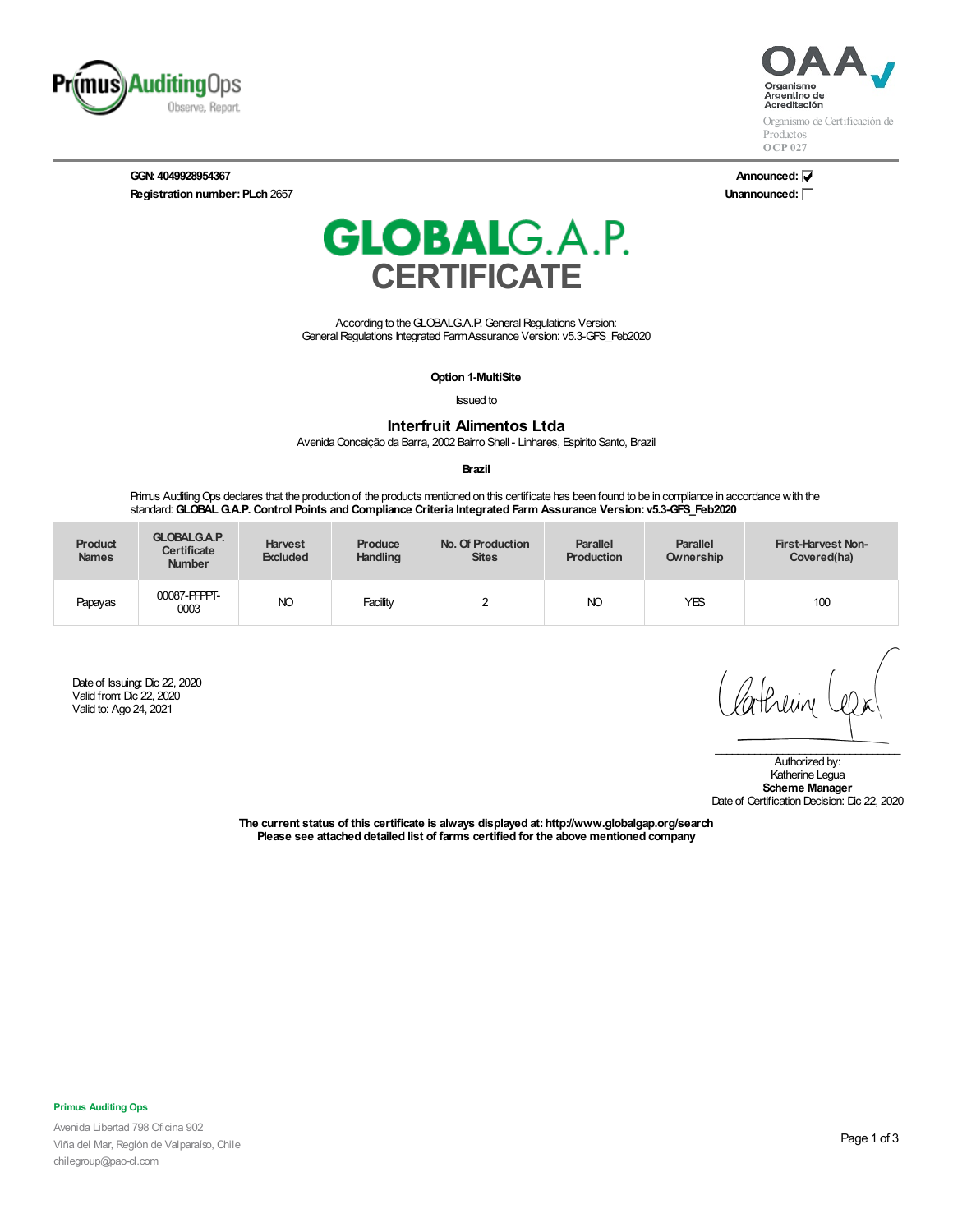### Annex For Interfruit Alimentos Ltda Option 1-MultiSite Registration number: PLch 2657 GlobalG.A.P. Number (GGN): 4049928954367

#### The annex contains details of the producers and production sites / product handling units included in the scope of certificate. 4049928954367

Production Site(s)

| <b>Production Site Name</b> | <b>Production Site Address</b>                                                                  | Product(s) | <b>Parallel Production</b> |
|-----------------------------|-------------------------------------------------------------------------------------------------|------------|----------------------------|
| Fazenda Canto Escuro        | Patrimônio da Lagoa S/N, Linhares, Espirito Santo, Brazil                                       | Papayas    | NO                         |
| Sítio Olho Dáqua            | Sítio Baixa da Aroeira, Rodovia RN 015, Km 33, Zona Rural, Barauna, Rio Grande do Norte, Brazil | Papayas    | NO                         |

Katherine Legua

Scheme Manager Date of Issuing: Dic 22, 2020

\_\_\_\_\_\_\_\_\_\_\_\_\_\_\_\_\_\_\_\_\_\_\_\_\_\_\_\_\_\_\_\_\_\_\_\_\_

# **Primus Auditing Ops**

Avenida Libertad 798 Oficina 902 Viña del Mar, Región de Valparaíso, Chile chilegroup@pao-cl.com